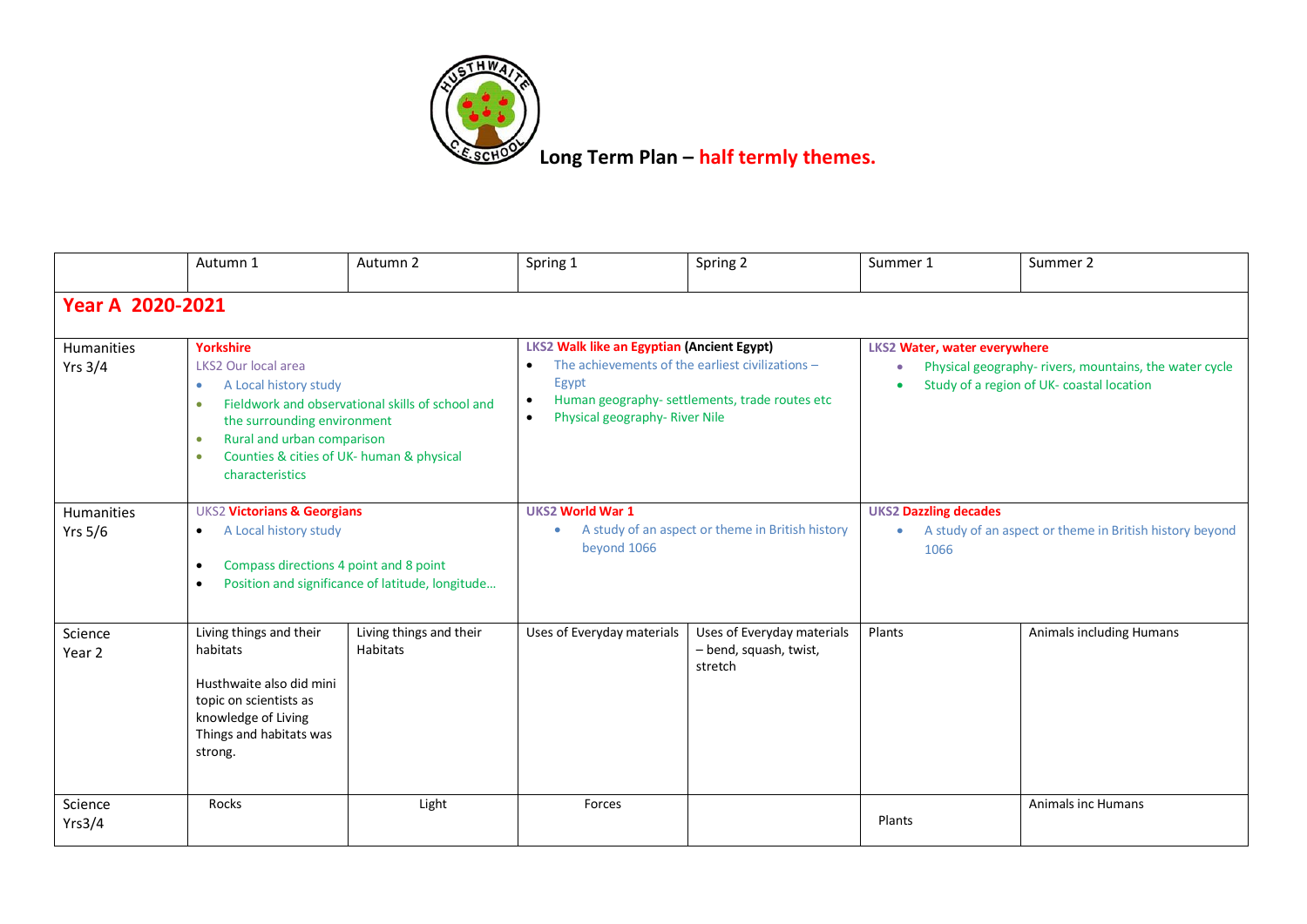

| Science           | Living things and their                                                    | Animals including Humans                      | Properties and changes of<br>materials                           | Properties and changes of<br>materials | Earth and Space                          | Forces                                                 |
|-------------------|----------------------------------------------------------------------------|-----------------------------------------------|------------------------------------------------------------------|----------------------------------------|------------------------------------------|--------------------------------------------------------|
| <b>Yrs 5/6</b>    | habitats y5                                                                | у6                                            |                                                                  |                                        |                                          |                                                        |
| Computing         | Coding-6 weeks                                                             | Online safety-3 weeks<br>Spreadsheets-3 weeks | Touch Typing-4 weeks                                             | Email-6 weeks                          | <b>Branching Databases-4</b><br>weeks    | Simulations-3 weeks<br>Graphing-3 weeks                |
| Yr <sub>2</sub>   |                                                                            |                                               | Google Classroom                                                 | <b>Electronic Music-making</b>         |                                          |                                                        |
|                   |                                                                            |                                               |                                                                  |                                        |                                          |                                                        |
| Computing         | Coding-6 weeks                                                             | Online safety- 3 weeks                        | Writing for different                                            | Logo-4 weeks                           | Animation-3 weeks                        | Effective search-3 weeks                               |
| <b>Yrs 3/4</b>    |                                                                            | Spreadsheets-3 weeks                          | audiences-5 weeks                                                |                                        |                                          | Hardware Investigators-2 weeks                         |
|                   |                                                                            |                                               |                                                                  | <b>Electronic Music-making</b>         |                                          |                                                        |
|                   |                                                                            |                                               | Google Classroom                                                 |                                        |                                          |                                                        |
| Computing         | Coding-6 weeks                                                             | Online safety- 3 weeks                        | Databases-4 weeks                                                | Game Creator-5 weeks                   | 3D Modelling-4 weeks                     | Concept Maps-4 weeks                                   |
| <b>Yrs 5/6</b>    |                                                                            | Spreadsheets- 5 weeks                         |                                                                  |                                        |                                          |                                                        |
|                   |                                                                            |                                               |                                                                  |                                        |                                          |                                                        |
| R.E.              | NYCC: Living<br>L2.7 What does it mean to be a Christian in Britain today? |                                               | NYCC: Believing<br>1.2 Who is a Muslim and what do they believe? |                                        | UC Gospel 2A.4<br>What kind of world did | NYCC: Expressing<br>1.5 What makes some places sacred? |
| Yrs 2/3/4         |                                                                            |                                               |                                                                  |                                        | Jesus want?                              |                                                        |
|                   |                                                                            |                                               |                                                                  |                                        |                                          |                                                        |
| <b>RE Yrs 5/6</b> | NYCC: Living                                                               |                                               | NYCC: Living                                                     | <b>UC Salvation L2.5</b>               | NYCC: Believing U2.1 Why                 | NYCC: Believing U2.3 What                              |
|                   | U2.7 What matters most to Humanists and Christians?                        |                                               | U2.8 What difference does it                                     | Why do Christians call the day         | do some people believe                   | do religions say to us when                            |
|                   |                                                                            |                                               | make to believe in ahimsa,                                       | Jesus died 'Good Friday'?              | God exists?                              | life gets hard?                                        |
|                   | Incarnation                                                                |                                               | grace and/or Ummah?                                              |                                        |                                          |                                                        |
| <b>Music</b>      | Young Voices?                                                              | Young Voices?                                 | Glockenspiel Stage 1 (y3)                                        | I Wanna play in the band               | Zootime (Y2)                             | Three little birds (Y3)                                |
| Yrs 2/3/4         | <b>Or</b>                                                                  | Or                                            |                                                                  | (Y2)                                   | (science link)                           | (science link)                                         |
| Instrument -      | Bringing us together (Y3)                                                  | <b>НО НО НО (Y2)</b>                          |                                                                  | <b>Production Practise</b>             |                                          |                                                        |
| recorder          | Instrument - Recorder                                                      | Instrument - Recorder                         |                                                                  |                                        |                                          |                                                        |
|                   |                                                                            |                                               |                                                                  |                                        |                                          |                                                        |
| Music             | Young Voices?                                                              | Young Voices or                               | Glockenspiel Stage 2 (Y4)                                        | Dancing in the Street                  | The Fresh Prince of Bel                  | Production                                             |
| <b>Yrs 5/6</b>    | Or                                                                         | Classroom Jazz 1 (Y5)                         |                                                                  |                                        | Air (Y5)                                 |                                                        |
| Instrument -      | Happy (Y6)                                                                 |                                               |                                                                  |                                        |                                          |                                                        |
| Ukulele           |                                                                            |                                               |                                                                  |                                        |                                          |                                                        |
| Art / DT          | Observational drawing                                                      | <b>Textiles</b>                               | 3D modelling                                                     | Food technology                        | Paint/2D                                 | Printmaking                                            |
| Yrs 2/3/4         | Pencil/ charcoal/Mark                                                      | Study of artist/                              | design/make/evaluate                                             |                                        | Artists / craftsperson                   | Study of craftsperson/artist                           |
|                   | making/pastels                                                             | craftsperson                                  |                                                                  |                                        | (Historic and                            |                                                        |
|                   |                                                                            |                                               |                                                                  |                                        | contemporary)                            |                                                        |
| Art/DT            | Drawing skills/ pencil /                                                   | Textiles/3D                                   | Painting/historic artists                                        | 3D/ craftspeople/                      | Food technology                          | 2D/ printmaking                                        |
| <b>Yrs 5/6</b>    | charcoal/2D                                                                | Study of craftspeople                         | (propaganda posters) 2D                                          | sculpture                              |                                          |                                                        |
|                   |                                                                            |                                               |                                                                  |                                        |                                          |                                                        |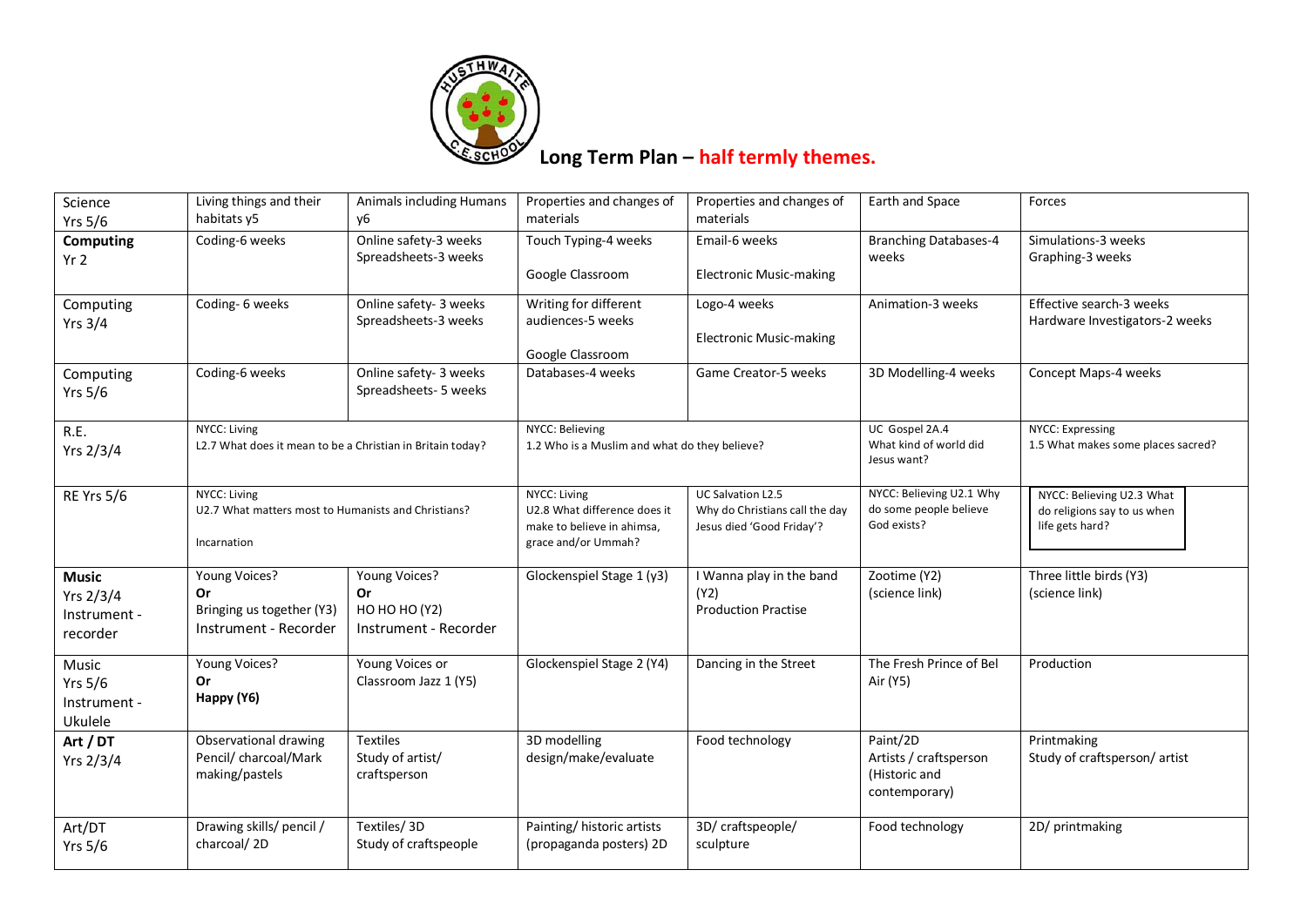

| PE                   | Stamina activities e.g.               | Hockey                              | Netball                  | Orienteering                | Lacrosse                                    | Athletics Heptahlon activities:     |
|----------------------|---------------------------------------|-------------------------------------|--------------------------|-----------------------------|---------------------------------------------|-------------------------------------|
| Yrs 2/3/4            | circuits and cross                    |                                     |                          |                             |                                             | Long jump, triple jump, shot put,   |
|                      | country running                       | Forest Schools-Local area and Rocks | Gymnastics               | Dance                       |                                             | javelin, hurdles, 100 m and 400     |
|                      | Forest Schools- Local area and rocks  |                                     |                          |                             | Gymnastics                                  | metres                              |
|                      |                                       |                                     |                          |                             |                                             |                                     |
|                      |                                       |                                     |                          |                             |                                             | Athletics activities and summer     |
|                      |                                       |                                     |                          |                             |                                             | sports e.g. Kwik Cricket            |
| PE                   | Cross Country/stamina                 | Tag Rugby                           | Gym                      | Dance                       | Cricket                                     | Athletics                           |
| <b>Yrs 5/6</b>       | activities                            | Throwing, catching                  | Develop fitness, improve |                             | Throwing, catching                          | Develop flexibility strength,       |
|                      | Football/Netball                      | communication skills                | strength stamina and     |                             | communication skills                        | technique, control and balance      |
|                      |                                       |                                     | flexibility              |                             |                                             |                                     |
|                      | Gym                                   | Sportsability:                      |                          |                             |                                             |                                     |
|                      |                                       | Use games e.g. skittle              | Netball                  | Orienteering                | Athletics                                   | Tennis                              |
|                      |                                       | rugby & tadpoles for<br>inclusion   |                          |                             | Develop flexibility,                        | Play competitive Games              |
|                      |                                       |                                     |                          |                             | strength, technique,<br>control and balance | net/wall                            |
|                      |                                       | Dance Perform dances                |                          |                             |                                             |                                     |
|                      |                                       | using a range of                    |                          |                             |                                             |                                     |
|                      |                                       | movement patterns                   |                          |                             |                                             |                                     |
|                      |                                       |                                     |                          |                             |                                             |                                     |
| <b>PSHCE</b>         | How can we be a good                  | What keeps us safe?                 | What are families like?  | What makes a community?     | Why should we eat well                      | Why should we keep active and       |
| Year <sub>2</sub>    | friend?                               |                                     |                          |                             | and look after our teeth?                   | sleep well?                         |
| <b>PSHCE</b>         | How do we treat each                  | What strengths skills and           | How can we manage our    | How will we grow and        | How can our choices                         | How can we manage risk in different |
| <b>Yrs 3/4</b>       | other with respect?                   | interests do we have?               | feelings?                | change?                     | make a difference to                        | places?                             |
|                      |                                       |                                     |                          |                             | others and the                              |                                     |
|                      |                                       |                                     |                          |                             | environment?                                |                                     |
| <b>PSHCE</b>         | How can we keep                       |                                     | How can the media        |                             | What will change as we                      | How do friendships change as we     |
| <b>Yrs 5/6</b>       | healthy as we grow?                   |                                     | influence people?        |                             | become more                                 | grow?                               |
|                      |                                       |                                     |                          |                             | independent?                                | <b>Secondary Transition</b>         |
|                      |                                       |                                     |                          |                             | SRE-Changes                                 | SRE - Relationships (yr6)           |
| French               | Moi                                   | Les couleurs                        | La Jungle                | Tutti frutti                | Vive le sport                               | La meteo                            |
| Y2/3/4               |                                       |                                     |                          |                             |                                             |                                     |
| French               | Ma famille                            | On fait la fete                     | Cher zoo                 | Le petit dejeuner           | Vive le temps libre                         | A la plage                          |
| <b>Yrs 5/6</b>       |                                       |                                     |                          |                             |                                             |                                     |
|                      |                                       |                                     |                          |                             |                                             |                                     |
| <b>Forest School</b> | Autumn changes - Local area and rocks |                                     |                          | Spring and new life         |                                             |                                     |
| Years 2/3/4          |                                       |                                     |                          |                             |                                             |                                     |
| Forest School        | Shelters and Christmas                |                                     |                          | Wide games and orienteering |                                             |                                     |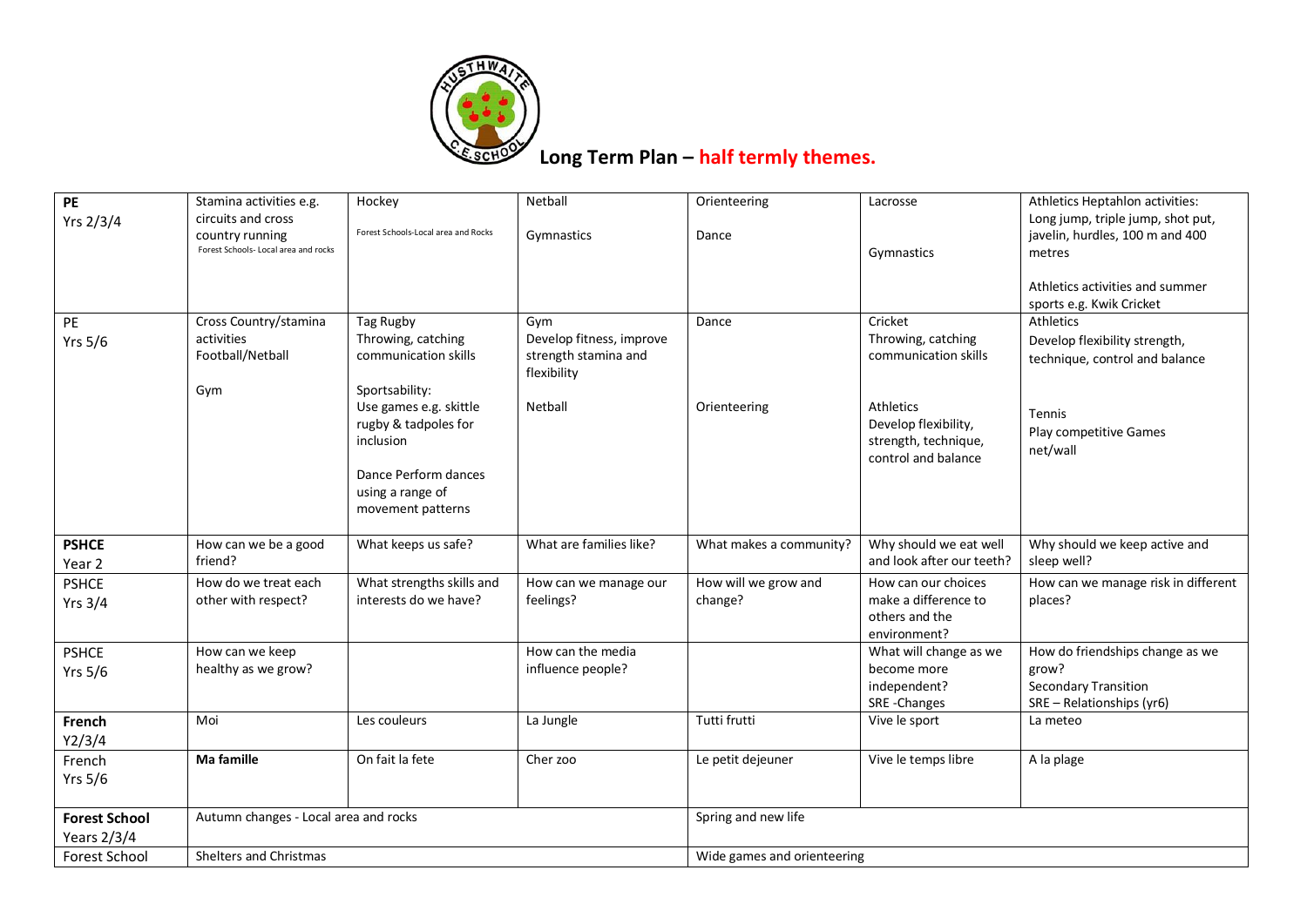

| Years 5/6                           |                                                                                                                                                                                                                                                            |                                                                                                                              |                                                                                                                                                                                                                                           |                                                     |                                                                                                                                                                          |                                                                                       |
|-------------------------------------|------------------------------------------------------------------------------------------------------------------------------------------------------------------------------------------------------------------------------------------------------------|------------------------------------------------------------------------------------------------------------------------------|-------------------------------------------------------------------------------------------------------------------------------------------------------------------------------------------------------------------------------------------|-----------------------------------------------------|--------------------------------------------------------------------------------------------------------------------------------------------------------------------------|---------------------------------------------------------------------------------------|
| <b>Year B 2021-2022</b>             |                                                                                                                                                                                                                                                            |                                                                                                                              |                                                                                                                                                                                                                                           |                                                     |                                                                                                                                                                          |                                                                                       |
| <b>Humanities</b><br><b>Yrs 3/4</b> | <b>LKS2 Rampaging Romans</b><br>The Roman Empire and its impact on Britain<br>۰<br>Understand geographical similarities &<br>$\bullet$<br>difference- region of a European country-<br>Italy<br>Physical geography-volcanoes &<br>$\bullet$<br>earthquakes |                                                                                                                              | LKS2 Rock though the ages! (Changes from Stone Age to<br>Iron Age)<br>Changes in Britain from the Stone Age to the<br>$\bullet$<br>Iron Age<br>$\bullet$                                                                                  |                                                     | LKS2 Raiders and Invaders (Vikings & Anglo-Saxons)<br>Britain's settlements by Anglo-Saxons & Scots<br>٠<br>The Viking & Anglo-Saxon Struggle<br>$\bullet$               |                                                                                       |
| Humanities<br><b>Yrs 5/6</b>        | <b>UKS2 Mayans</b><br>A non-European society that contrasts with<br><b>British History - Mayans</b><br>Understand geographical similarities &<br>$\bullet$<br>difference- region within N/S America- Mexico                                                |                                                                                                                              | UKS2 Who let the Gods out? Ancient Greece<br>A study of Greek life & achievements & their<br>influence on the Western world<br>Understand geographical similarities &<br>$\bullet$<br>difference- region of a European country-<br>Greece |                                                     | <b>UKS2 Keen to be green</b><br>Human geography- Natural resources including energy<br>Mapping- grid references & ordnance survey<br><b>Digital mapping</b><br>$\bullet$ |                                                                                       |
| <b>Science</b><br>Y2                | Animals including<br>humans                                                                                                                                                                                                                                | Everyday Materials-Find<br>out how everyday<br>materials can be changed<br>by squashing, bending,<br>twisting and stretching | <b>Everyday Materials</b>                                                                                                                                                                                                                 |                                                     | Plants                                                                                                                                                                   | <b>Living Things</b>                                                                  |
| Science Y3/4                        | Animals including<br>humans (Y4 content)                                                                                                                                                                                                                   | Sound                                                                                                                        | <b>States of Matter</b>                                                                                                                                                                                                                   | <b>States of Matter</b>                             | Electricity                                                                                                                                                              | Living Things (Y4 content)                                                            |
| Science (Y5/6)                      | Living things and their<br>habitats Y6                                                                                                                                                                                                                     | Electricity                                                                                                                  | Light                                                                                                                                                                                                                                     | Forces                                              | Evolution and<br>Inheritance                                                                                                                                             | Animals including humans y5                                                           |
| <b>Computing</b><br>(Y2/3)          | Coding-6 weeks                                                                                                                                                                                                                                             | Online-4 weeks<br>Spreadsheets-6 weeks                                                                                       | Writing for different<br>audiences-5 weeks                                                                                                                                                                                                | Logo-4 weeks                                        | Animation-3 weeks<br>Effective search-3 weeks                                                                                                                            | Hardware Investigators-2 weeks                                                        |
| Computing<br><b>Yrs 3/4</b>         | Coding-6 weeks                                                                                                                                                                                                                                             | Online safety-4 weeks                                                                                                        | Spreadsheets-6 weeks                                                                                                                                                                                                                      | Writing for different<br>audiences-5 weeks          | Logo-4 weeks<br>Animation-3 weeks                                                                                                                                        | Effective search- 3 weeks<br>Hardware Investigators-2 weeks                           |
| Computing<br>Y5/6                   | Coding-6 weeks                                                                                                                                                                                                                                             | Online Safety-3 weeks                                                                                                        | Spreadsheets-5 weeks)                                                                                                                                                                                                                     | Blogging-5 weeks                                    | <b>Text Adventures-5 weeks</b>                                                                                                                                           | Networks-3 weeks<br>Quizzing-6 weeks                                                  |
| <b>RE</b><br>LKS2                   | <b>NYCC: Living</b><br>What can we learn from religions about deciding what<br>is right and wrong?                                                                                                                                                         |                                                                                                                              | <b>UC</b> Incarnation<br><b>What is Trinity?</b>                                                                                                                                                                                          | <b>NYCC: Expressing</b><br>L2.4 Why do people pray? | <b>UC Kingdom of God</b>                                                                                                                                                 | <b>NYCC: Believing</b><br>L2.2 Why is the Bible so important<br>for Christians today? |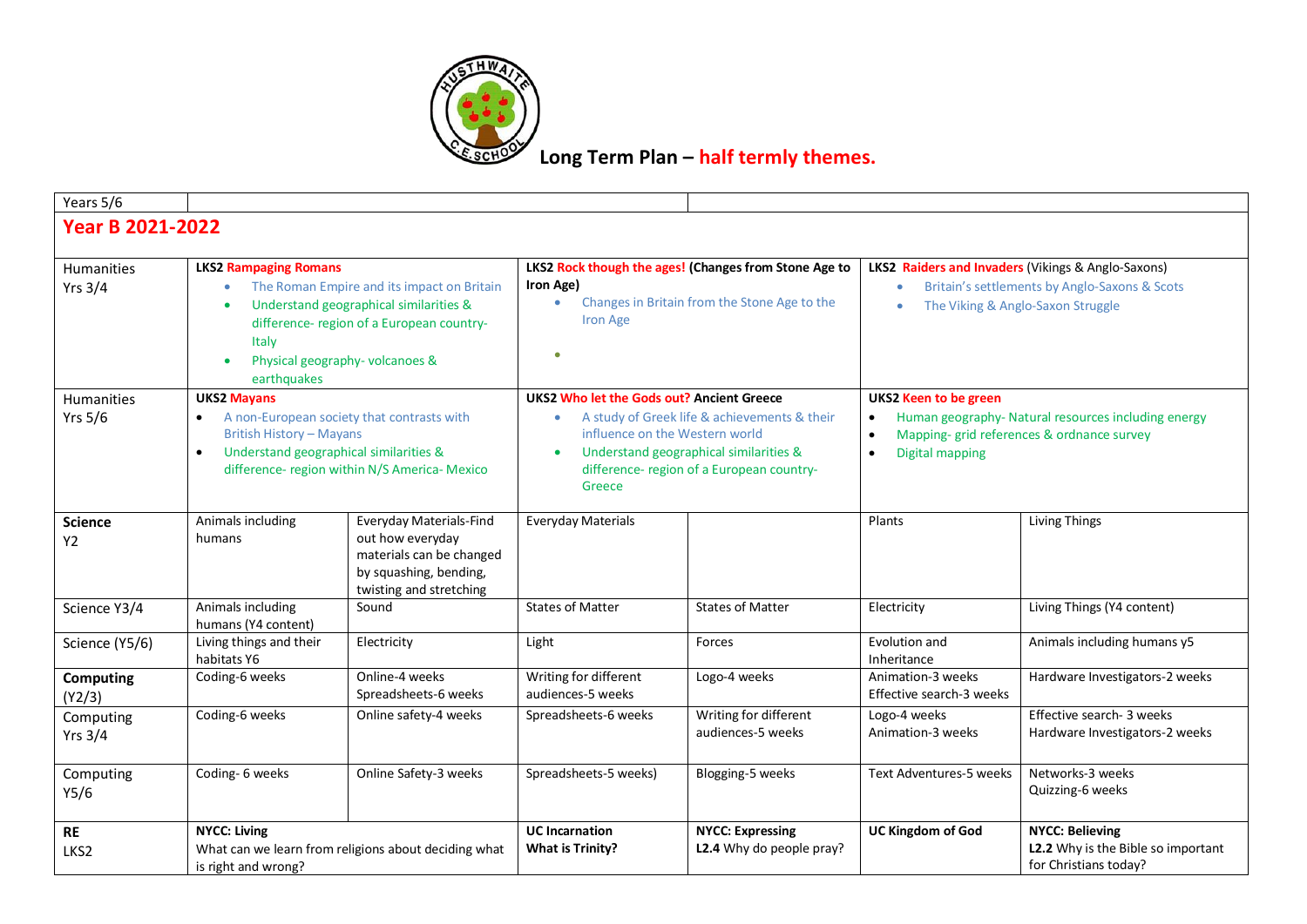

|                          |                                                     |                                |                                                       |                                      | When Jesus left, what<br>was the impact of |                                                                    |  |  |
|--------------------------|-----------------------------------------------------|--------------------------------|-------------------------------------------------------|--------------------------------------|--------------------------------------------|--------------------------------------------------------------------|--|--|
|                          |                                                     |                                |                                                       |                                      | Pentecost?                                 |                                                                    |  |  |
| <b>RE</b>                | <b>UC Creation</b>                                  |                                | <b>NYCC: Expressing</b>                               | <b>UC Salvation:</b>                 | <b>NYCC Expressing</b>                     |                                                                    |  |  |
| UKS2                     | Creation and science: conflicting or complementary? |                                | 2.4 If God is everywhere,<br>What difference does the |                                      |                                            | U2.5 Is it better to express your beliefs in arts and architecture |  |  |
|                          |                                                     |                                | why go to a place of<br>worship?+`                    | resurrection make for<br>Christians? | or in charity and generosity               |                                                                    |  |  |
| <b>Music</b>             | Young Voices-singing                                | <b>Young Voices</b>            | Recorders                                             | Production                           | The Dragon Song (Y3)                       | Friendship song (Y2)                                               |  |  |
| Yrs 2/3/4                | <b>OR</b>                                           | <b>OR</b>                      |                                                       |                                      |                                            |                                                                    |  |  |
| Instrument -<br>Recorder | Hands, Feet, Heart (Y2)                             | Let your spirit fly            |                                                       |                                      |                                            |                                                                    |  |  |
|                          |                                                     |                                |                                                       |                                      |                                            |                                                                    |  |  |
| Music                    | Young Voices-singing                                | Young Voices Singing           | Living on a Prayer (Y5)                               | Ukulele Course Charanga              | You've got a friend (Y6)                   | Production                                                         |  |  |
| <b>Yrs 5/6</b>           | Or                                                  | <b>Or</b>                      |                                                       |                                      |                                            |                                                                    |  |  |
| Instrument -             | Mama Mia (Y4)                                       | Classroom Jazz 2 (Y6)          |                                                       |                                      |                                            |                                                                    |  |  |
| Ukulele                  |                                                     |                                |                                                       |                                      |                                            |                                                                    |  |  |
| Art / DT                 | Pop Art-drawing and                                 | Sewing-                        | <b>Using Electrical</b>                               | <b>Roman Mosaics</b>                 | 3D make and evaluate                       | 2D paint                                                           |  |  |
| Yrs 2/3/4                | painting                                            | <b>Stockings and Christmas</b> | components (Lightbox                                  |                                      |                                            | Artist study                                                       |  |  |
|                          | Artist Andy Warhol                                  | Cards                          | with Mandola Patterns)                                |                                      |                                            |                                                                    |  |  |
| Art/DT                   | 2D / drawing/ pastels                               | Painting-water colours         | Sculpture/ 3D study of                                | Paint / study of artist              | Food technology                            | 3D make and evaluate                                               |  |  |
| Yrs $5/6$                |                                                     |                                | artist/ mosaics                                       |                                      |                                            |                                                                    |  |  |
| <b>PE</b>                | Cross Country/stamina                               | Football                       | Hockey                                                | Basketball                           | Lacrosse                                   | Golf                                                               |  |  |
| <b>HUSTHWAITE</b>        | activities                                          | Swimming                       | Forest Schools                                        | Gymnastics                           | Dance                                      | Athletics                                                          |  |  |
| LKS2                     | Swimming                                            |                                |                                                       |                                      |                                            |                                                                    |  |  |
| PE                       | Cross Country/stamina                               | Football                       | Hockey                                                | Basketball                           | Rounders                                   | Volleyball                                                         |  |  |
| UKS2                     | activities                                          | Gymnastics                     | Dance                                                 | Gymnastics                           | Athletics                                  | Athletics                                                          |  |  |
|                          | Dance                                               |                                |                                                       |                                      |                                            |                                                                    |  |  |
| <b>YR 5-6</b>            | Dance-SC                                            | <b>Invasion Games</b>          | Gymnastics-SC                                         | <b>Invasion Games</b>                | Athletics-SC                               | Athletics                                                          |  |  |
|                          | Perform dances using a                              | Throwing, catching             | Develop fitness, improve                              | Throwing, catching                   | Develop flexibility,                       | Develop flexibility strength,                                      |  |  |
|                          | range of movement                                   | communication skills           | strength stamina and                                  | communication skills                 | strength, technique,                       | technique, control and balance                                     |  |  |
|                          | patterns                                            | (netball)                      | flexibility                                           | (Tag rugby, football)                | control and balance                        |                                                                    |  |  |
|                          |                                                     |                                |                                                       |                                      | Play competitive games                     |                                                                    |  |  |
|                          | Outdoor and                                         | <b>Outdoor and adventurous</b> |                                                       |                                      | Striking/fielding                          | <b>Play competitive Games</b>                                      |  |  |
|                          | adventurous activities-                             | activities-Forest School       |                                                       |                                      | (cricket, rounders)                        | net/wall                                                           |  |  |
|                          | <b>Forest School</b>                                |                                |                                                       |                                      |                                            | (basketball/netball)                                               |  |  |